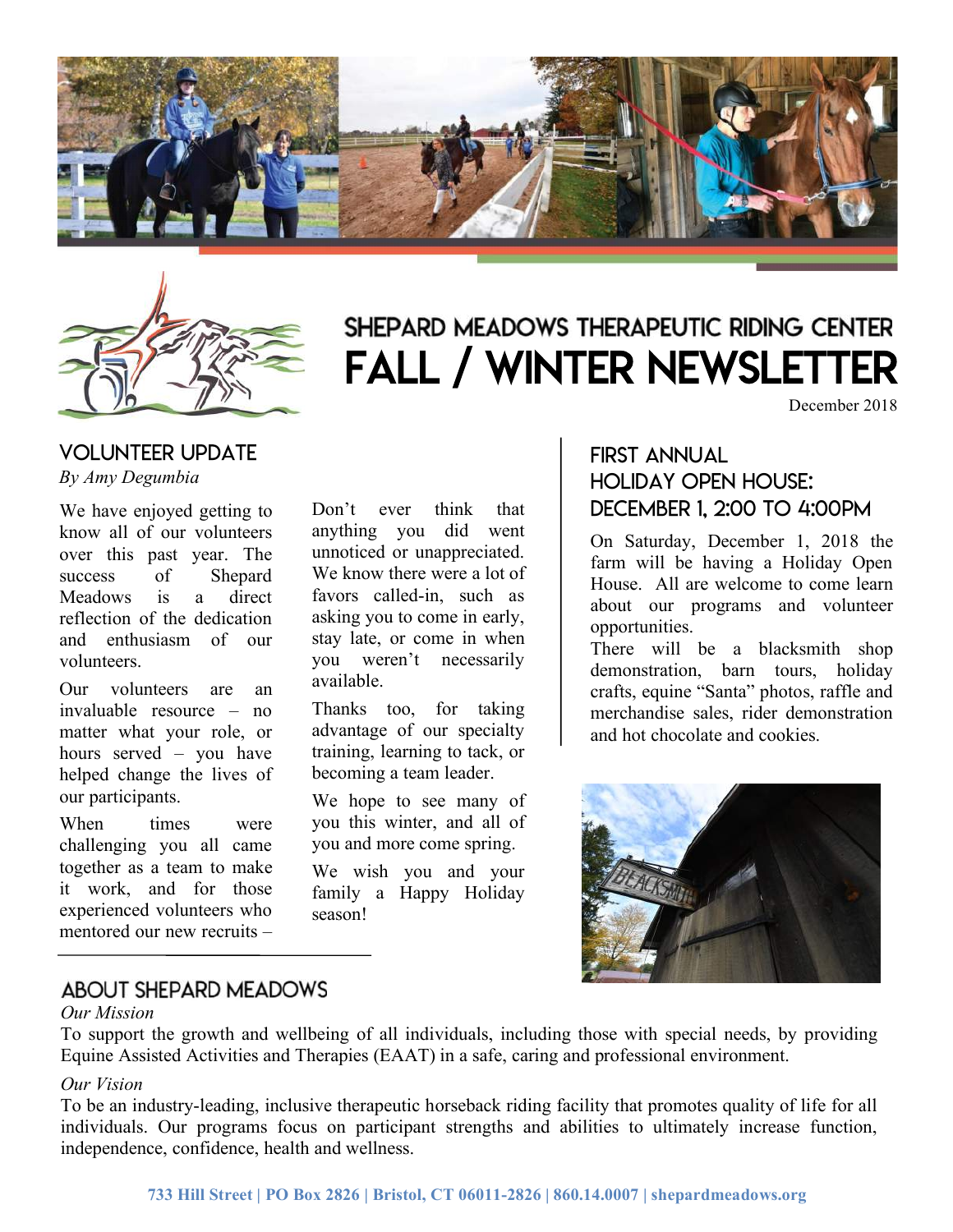#### Visiting instructor and center founder reflects on growth

*By Janis Clifton*

I had the wonderful opportunity to come back and teach at Shepard Meadows this autumn from CA. 14 years after helping to create the center, Shepard Meadows is still offering programs to serve those in the community with special needs in a way that was only a dream.

What keeps Shepard Meadows running over all these years and into the future is the dedication of all the people involved and the special horses that partner with us. It's the wonder of the horsehuman interaction that makes this service possible.

Those that come to Shepard Meadows as riders, volunteers, staff and board members are drawn by the love of horses and the possibilities that interaction with the horses provides.

I've had the chance to work with old friends and riders as well as meeting a new group of volunteers and staff that I know will take the center through the next steps into a bright future. With a full heart I want to thank everyone for the time I've had here this autumn.



*Emily and George*

#### Fundraising updates

- » Volunteer, rider and Veteran Kaitlyn Palance coordinated the fall fundraiser, selling pies in time for Thanksgiving. Under her guidance the center raised nearly \$700. Thanks Kaitlyn!
- » *Main Street Community Foundation Awards Center \$1,800 from the Women and Girls Foundation:* The grant will support two six week unmounted programs for Women and Girls in the Bristol community who might otherwise be unable to attend. The programs are set to take place the spring and summer of 2019, and will focus on improving the positive self-concept of women and girls by engaging them in unique youth activities with the opportunity to develop new skills, and strengthen existing ones.

### Introducing george

*By Instructor -Emily Eschner*

George joined the center this fall from Oakendale Farm. An 18-year-old Quarter Horse/Draft cross, it's a funny thing, but George was owned by me over 10 years ago! We evented together, and rode in USEA recognized horse trials throughout New England. George then moved to Oakendale Farm where he was privately leased, participated in pony club rallies, dressage shows, and show jumping.

Over the past years he has taught dozens of riders as a lesson horse. He is a good boy, who is now committed to a new career as a therapy horse. So, he's not only experienced, and talented, but charming too.

# Did you know?

#### *SMTRC is a Premier Center!*

SMTRC renewed its certification as a Premier Center by PATH this year. Accreditation is a voluntary process that recognizes PATH Intl. Centers that have met established industry standards.

The accreditation process involves an on-site visit, where designees review centers in accordance with PATH Intl. standards. A center must meet the accreditation requirements based on the administrative, facility, program, and applicable special interest standards.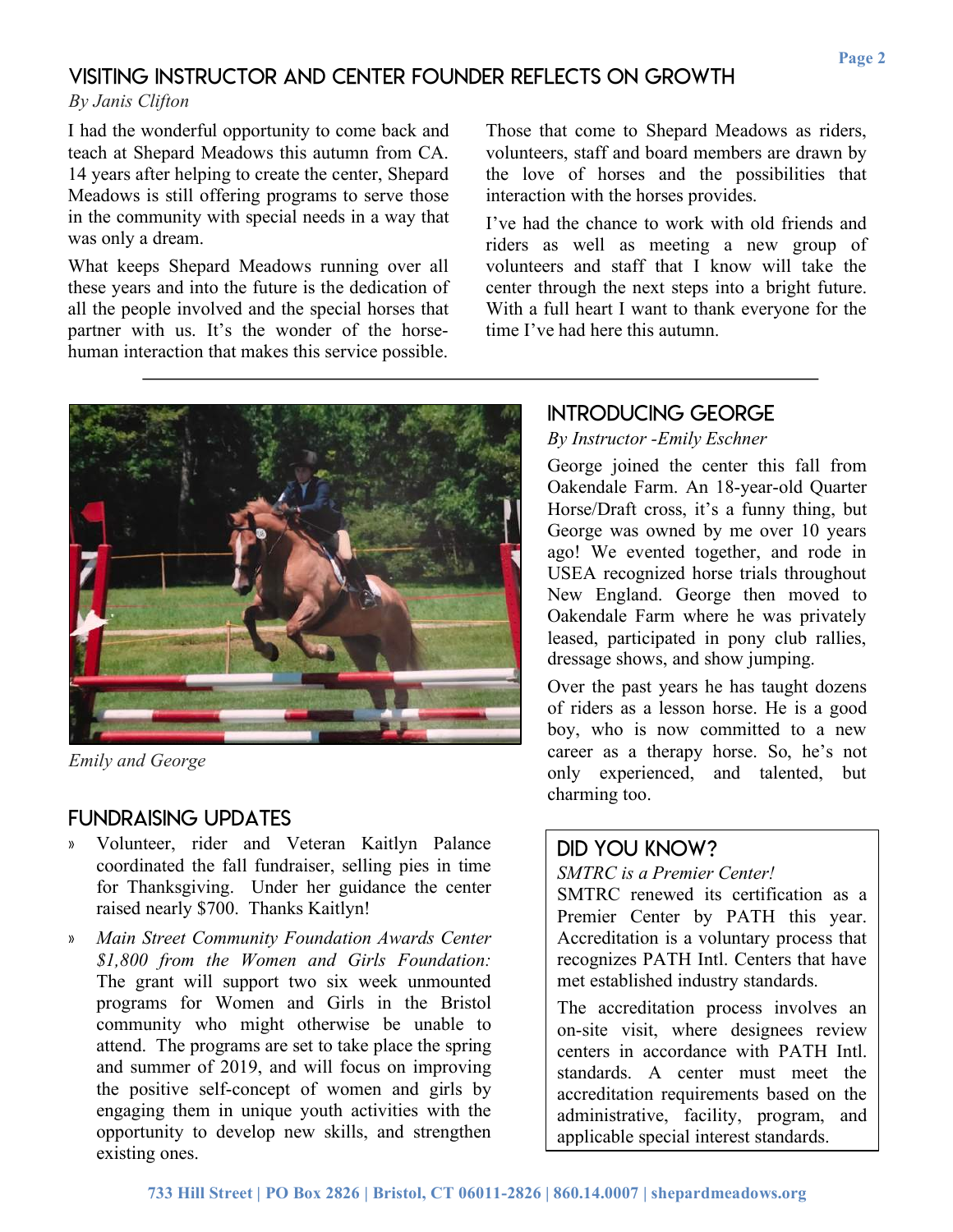# Our featured volunteer of the season: Meet Pete Forrest

**Interview by Chloe Beach** 

For this newsletter, we decided to interview one of our wonderful volunteers, Pete. Anyone who works with Pete can say so many great things about him, as he is an extremely helpful person who is great to work with!

*Emily:* What did you retire from before starting volunteering at the barn? *Pete:* I was in charge of the

survey department for  $t$ -he city of Bristol.



*Emily:* How did you find Shepard Meadows? *Pete:* I live nearby, and then I saw a flyer saying that they needed help.

*Emily:* When did you start volunteering? *Pete:* I started about four years ago, a little bit after I retired.

*Emily:* What about the place made you want to start volunteering? *Pete:* I enjoy working outside and I like animals, although I was new to horses.

*Emily:* How often a week are you here? *Pete:* I'm here a couple of times a week, two or three. Maybe 5-10 hours a week.

*Emily:* What is your favorite thing about volunteering here? *Pete:* Getting to work with all the different people.

*Emily:* Do you have a favorite horse? *Pete:* Yeah, I'd have to say Frodo.

# Troop 15 girl scouts visit the farm

In November, Girl Scouts from Harwinton visited the farm for a field trip to learn about how horses help humans.

Working on their animal friends badges, the workshop included how horses have helped humans through history, about the growing Equine Assisted Activities and Therapies (EAAT) industry, nonverbal communication and horses as sentient beings.

The workshop also included hands-on basic horsemanship skills.

#### Did you know?

*We offer riding lessons to our volunteers and to other members of the community!*

Please contact us for further information.